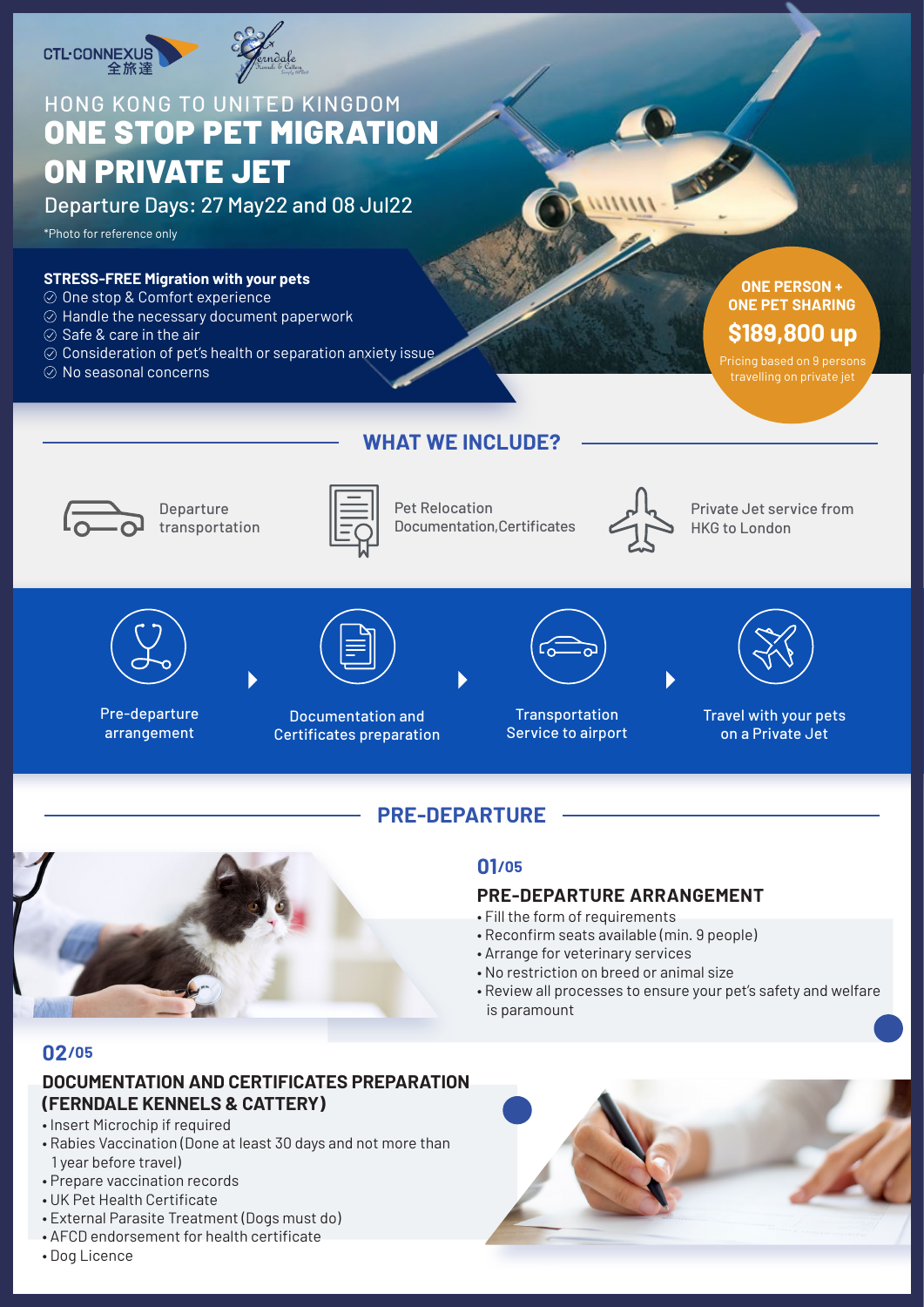### **DEPARTURE**



#### **03/05**

#### **TRANSPORTATION SERVICE TO AIRPORT**

- Professionally trained chauffeurs
- Efficient end-to-end coordination and car arrangement
- Free on-board wifi

#### **04/05**

#### **TRAVEL WITH YOUR PETS ON A PRIVATE JET**

- Check-in at the airport
- Skip the crowed lines
- Pet travel inside the cabin with you
- Comfort experience
- Avoid seasonal embargoes and travel with your pet year-round



 **ARRIVAL**



### **Please contact us for quotation.**

### **DEPATURE DETAILS**

| <b>Departure from</b>               | <b>To Destination</b>          | <b>Estimated</b><br>departure time | <b>Estimated</b><br>arrival time | <b>Flight Duration</b> | <b>Baggage</b><br>allowance |
|-------------------------------------|--------------------------------|------------------------------------|----------------------------------|------------------------|-----------------------------|
| Hong Kong<br>International<br>(HKG) | London<br>Farnborough<br>(FAB) | $10:00$ am                         | $16:00 \text{ pm}$<br>(same day) | 14 hours<br>(estimate) | 30-40 KG<br>per person#     |

# Subject to final confirmation one month before departure